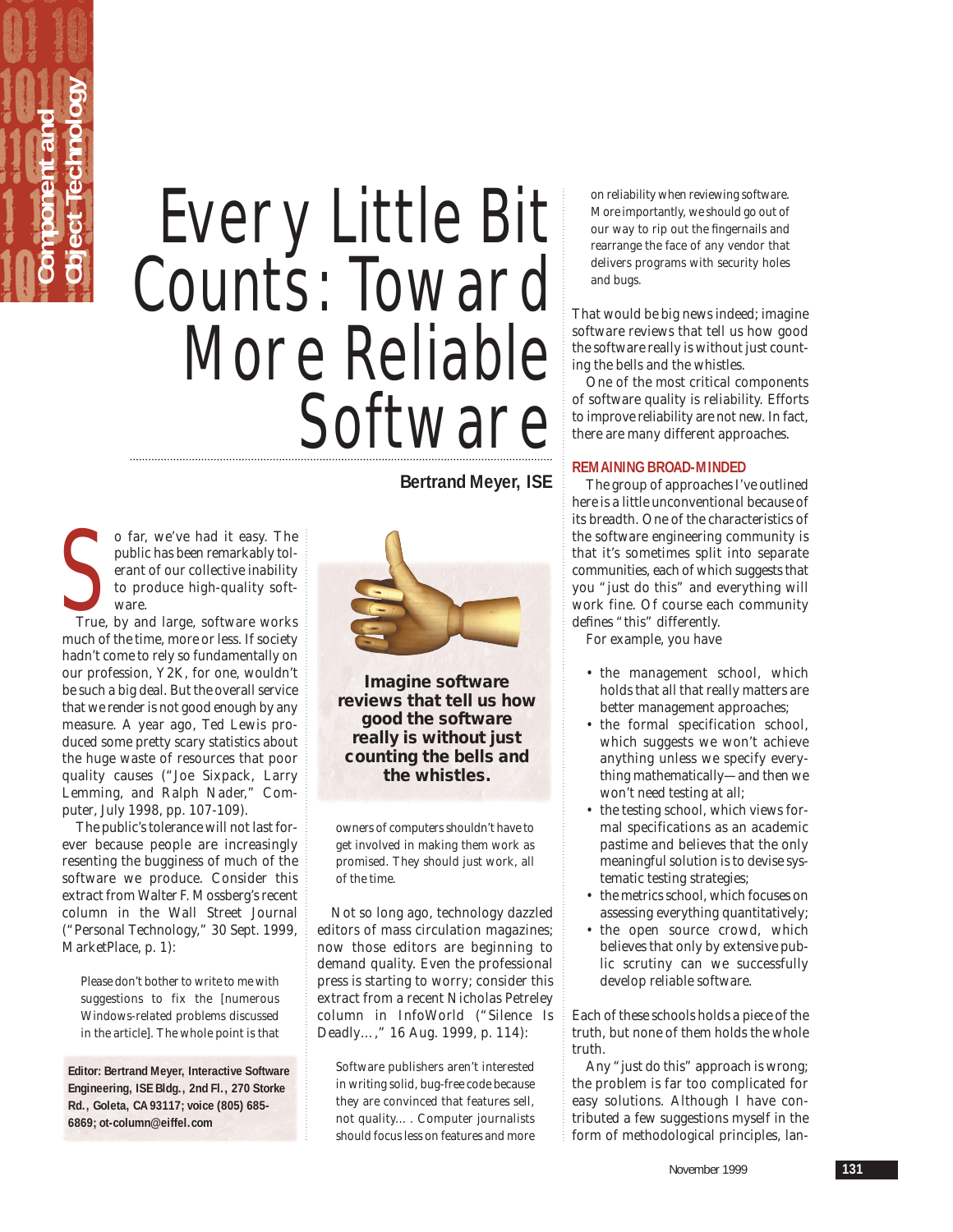guage support, and software tools, I do not think that any single solution can carry the day. The best position is believing that every little bit helps; we must keep an open mind and avoid ruling out good ideas.

What follows is a list of good ideas. I will certainly have forgotten some, but I welcome reader comments that point to such omissions.

#### **PREVENTION AND CURE**

Separate from their classification as management and technology, reliability techniques fall into two categories:

- a priori techniques, which strive to build software right;
- a posteriori techniques, which attempt to right the wrongs.

Formal specification is an example of a priori; testing, of a posteriori.

Much of the practice today is in a posteriori techniques. We build software that's not very good and, through brute force, debug it into correctness. I certainly won't suggest that, given current techniques, we should test our software less. But by shifting some of the balance to a priori efforts, we may go a long way toward correcting some of the most serious problems. We need both cure and prevention, but an ounce of prevention saves a lot of cure.

# **MANAGEMENT APPROACHES**

The management school reminds us that good engineering practice means, among other things, well-defined management policies.

#### **Process-based**

The Capability Maturity Model and, to a lesser extent, the ISO-9000-based approaches have had positive effects in some segments of the industry, mostly among large companies. Forcing organizations to understand, document, and control their software process—and make it reproducible—is a definite benefit.

Such approaches have been criticized as being focused too much on form and not enough on substance: It is good to count bugs and to track delays, but it

doesn't mean the ideas are bad, but it does mean that these approaches have to be combined with more technologyoriented solutions. The Jet Propulsion Laboratory's ISO-9000 certification ("we have a document for everything") wasn't enough to avoid the loss of the Mars Climate Orbiter, caused by a piece of software that used an English-unit value while the rest used metric.

# **Closed and open**

A large part of the industry attempts to follow Microsoft—"the market leader"—but doing so doesn't guarantee quality. In fact, some would say it guarantees the reverse, which is an exaggeration. Microsoft's software model does ensure that successful products benefit from a critical mass.

# **We build software that's not very good and, through brute force, debug it into correctness.**

At the other end of the spectrum you have the open-source and free-software enthusiasts who believe in the power of public scrutiny. While open source and free software are attractive ideas, to my knowledge no one has as yet provided formal evidence of the superiority of software produced that way, although informal examples are not hard to find. Ken Thompson's recent disparaging comments about the quality of Linux code ("Unix and Beyond: An Interview with Ken Thompson," *Computer*, May 1999, pp. 58-64) are a little sobering.

#### **Quantitative**

Metrics are also frequently cited. It is clear that we need more quantitative approaches to assessing and predicting what we do. Project metrics (time, people, and money) are just as necessary as product metrics (bugs, size, and complexity).

# **Education**

would be better to eliminate them. This neers too often do not know some of the Education is critical. Software engibasic techniques of modern computer science. I always find it striking that only a minority of professionals know, for example, the Hoare approach to semantics, which is perhaps the closest approach we have to some of the basic scientific laws of other fields (such as Ohm's laws). We need better initial training and, perhaps even more importantly, retraining and continued education for working professionals.

### **The Dilbert approach**

Some management-style approaches are unconventional. Kent Beck's extreme programming, for example, is in part a Dilbertian revolt against managementimposed organizational fiats à la CMM. Extreme programming is perhaps shocking to some—and not everything in it is valuable—but there are certainly lessons to be learned by everyone.

### **TECHNICAL APPROACHES**

Management isn't everything; we need better technology. Since the possibilities for technological improvements are diverse, the technical approaches are promising.

#### **Formal methods**

It's impossible to ignore formal methods. True, they have a bad reputation in some circles as being too heavy and difficult. That reputation, however, is not entirely justified. Formal methods have achieved a number of successes. They are the only game in town when it comes to guaranteeing a regulatory authority that you have produced a correct engineering design.

Just as importantly, learning to apply formal methods makes you a much better developer even for projects in which you don't work in a completely formal way. Those who think of formal methods as an academic curiosity with no future may be in for a few surprises. As I noted in an earlier column ("The Next Software Breakthrough," July 1997, pp. 113-114), formal methods hold a particular promise in connection with reuse: Reusable components need strong warranties, and formal-methods costs can be justified economically by the economies of scale permitted by reuse.